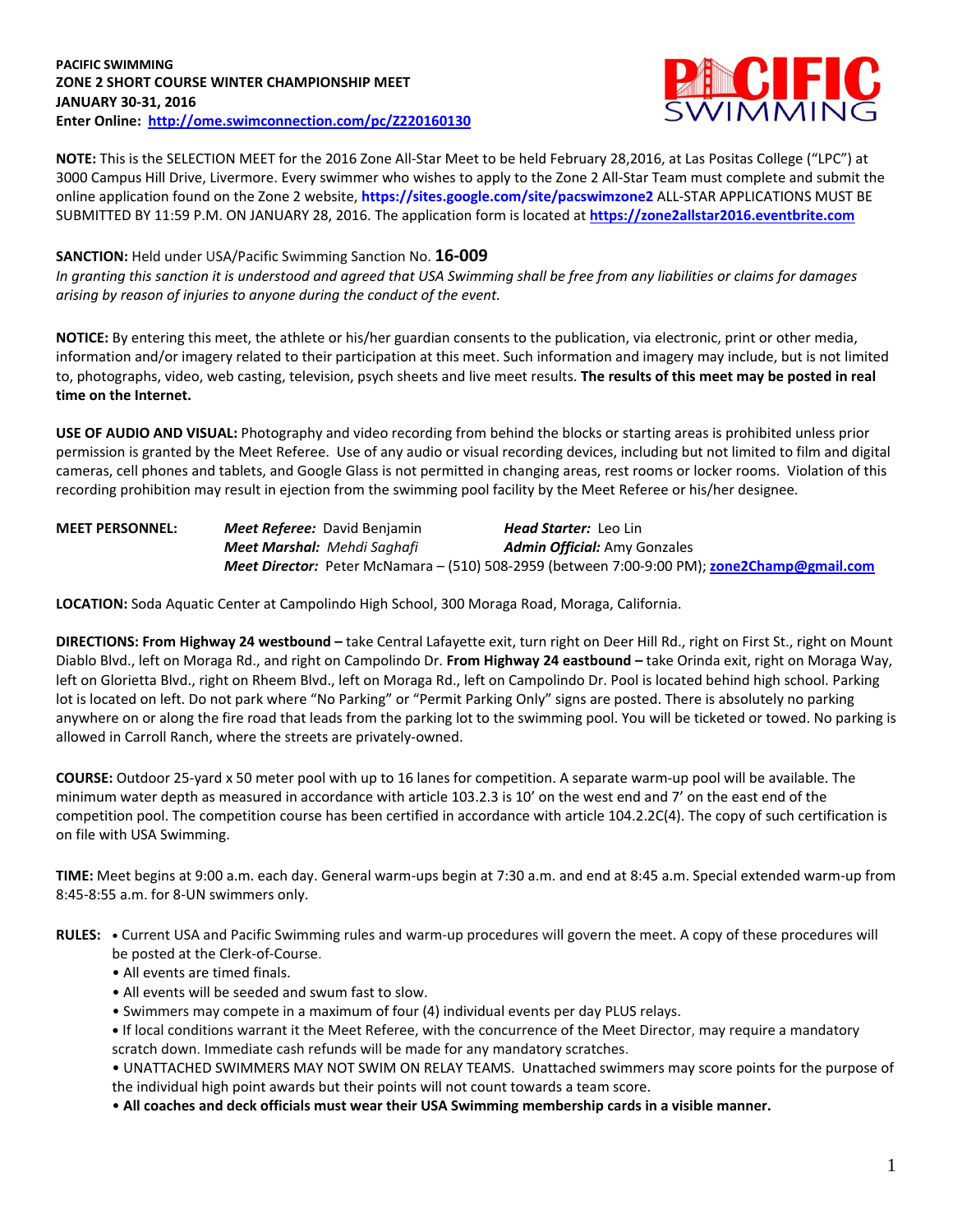**UNACCOMPANIED SWIMMERS:** Any USA-S athlete-member competing at the meet must be accompanied by a USA Swimming member-coach for the purposes of athlete supervision during warm-up, competition and warm-down. If a coach-member of the athlete's USA-S Club does not attend the meet to serve in said supervisory capacity, it is the responsibility of the swimmer or the swimmer's legal guardian to arrange for supervision by a USA-S member-coach. The Meet Director or Meet Referee may assist the swimmer in making arrangements for such supervision; however, it is recommended that such arrangements be made in advance of the meet by the athlete's USA-S Club Member-Coach.

**RACING STARTS:** Swimmers must be certified by a USA-S member-coach as being proficient in performing a racing start, or must start the race in the water. It is the responsibility of the swimmer or the swimmer's legal guardian to ensure compliance with this requirement.

**RESTRICTIONS:** • Smoking and the use of other tobacco products is prohibited on the pool deck, in the locker rooms, in spectator

- seating, on standing areas and in all areas used by swimmers, during the meet and during warm-up periods.
- Sale and use of alcoholic beverages is prohibited in all areas of the meet venue.
- No glass containers are allowed in the meet venue.
- No propane heater is permitted except for snack bar/meet operations.
- Only timer and coach shelters will be allowed on deck. All shelters must be properly secured.
- Changing into or out of swimsuits other than in locker rooms or other designated areas is prohibited.

• Destructive devices, to include but not limited to, explosive devices and equipment, firearms (open or concealed), blades, knives, mace, stun guns and blunt objects are strictly prohibited in the swimming facility and its surrounding areas. If observed, the Meet Referee or his/her designee may ask that these devices be stored safely away from the public or removed from the facility. Noncompliance may result in the reporting to law enforcement authorities and ejection from the facility. Law enforcement officers (LEO) are exempt per applicable laws.

**ELIGIBILITY:** • Swimmers must be current members of USA-S and enter their name and registration number on the meet entry card as they are shown on their Registration Card. If this is not done, it may be difficult to match the swimmer with the registration and times database. The meet host will check all swimmer registrations against the SWIMS database and if not found to be registered, the Meet Director shall accept the registration at the meet (a \$10 surcharge will be added to the regular registration fee). Duplicate registrations will be refunded by mail. Swimmers who enter as "pending" or "applied for" must be prepared to present their current card or register before being allowed to check in.

• Meet is open only to qualified swimmers in Zone 2. This meet is limited to those swimmers who have achieved the Zone 2 qualifying Time Standard by January 1, 2016.

• The Zone 2 qualifying Time Standard has been set by the Zone 2 Board of Directors as the 2015 USA-S Motivational "B" time.

• Entry times submitted for this meet will be checked against a computer database and may be changed in accordance with Pacific Swimming Entry Time Verification Procedures.

• "Coach verified" times will **NOT** be accepted. Individual event entries with "NO TIME" will be **REJECTED.**

• For long course time standards see Link: 8 & Under – **[http://www.pacswim.org/userfiles/cms/documents/823/pc-8un-](http://www.pacswim.org/userfiles/cms/documents/823/pc-8un-1415.pdf)[1415.pdf](http://www.pacswim.org/userfiles/cms/documents/823/pc-8un-1415.pdf)** and link to 9-18- **<http://www.pacswim.org/userfiles/cms/documents/801/usas-1316.pdf>**

• Disabled swimmers are welcome to attend this meet and should contact the Meet Director or Meet Referee regarding any special accommodations on entry times and seeding per Pacific Swimming policy.

- Swimmers 19 years of age and over may participate in the 15-UP individual events but may not receive awards or score points. Swimmers 19 years of age and over may NOT participate in relays.
- The swimmer's age will be the age of the swimmer on the first day of the meet.
- Unattached swimmers must enter UN followed by the "CLUB ABBR."

**ENTRY FEES:** \$4.00 per event plus an \$8.00 participation fee per swimmer. \$9.00 per relay. Team check must accompany the relay entry form. Entries will be rejected if payment is not sent at time of request. No refunds will be made, except mandatory scratch downs.

**ONLINE ENTRIES:** To enter online go to **<http://ome.swimconnection.com/pc/Z220160130>** to receive an immediate entry confirmation. This method requires payment by credit card. Swim Connection, LLC charges a processing fee for this service, equal to \$1 per swimmer plus 5% of the total Entry Fees. Please note that the processing fee is a separate fee from the Entry Fees. If you do not wish to pay the processing fee, enter the meet using a mail entry. **Entering online is a convenience, is completely voluntary, and is in no way required or expected of a swimmer by Pacific Swimming.** Online entries will be accepted through Wednesday, **January 20, 2016.** No late entries will be accepted. PRINT OUT the online confirmation and BRING IT to the meet as proof of entry.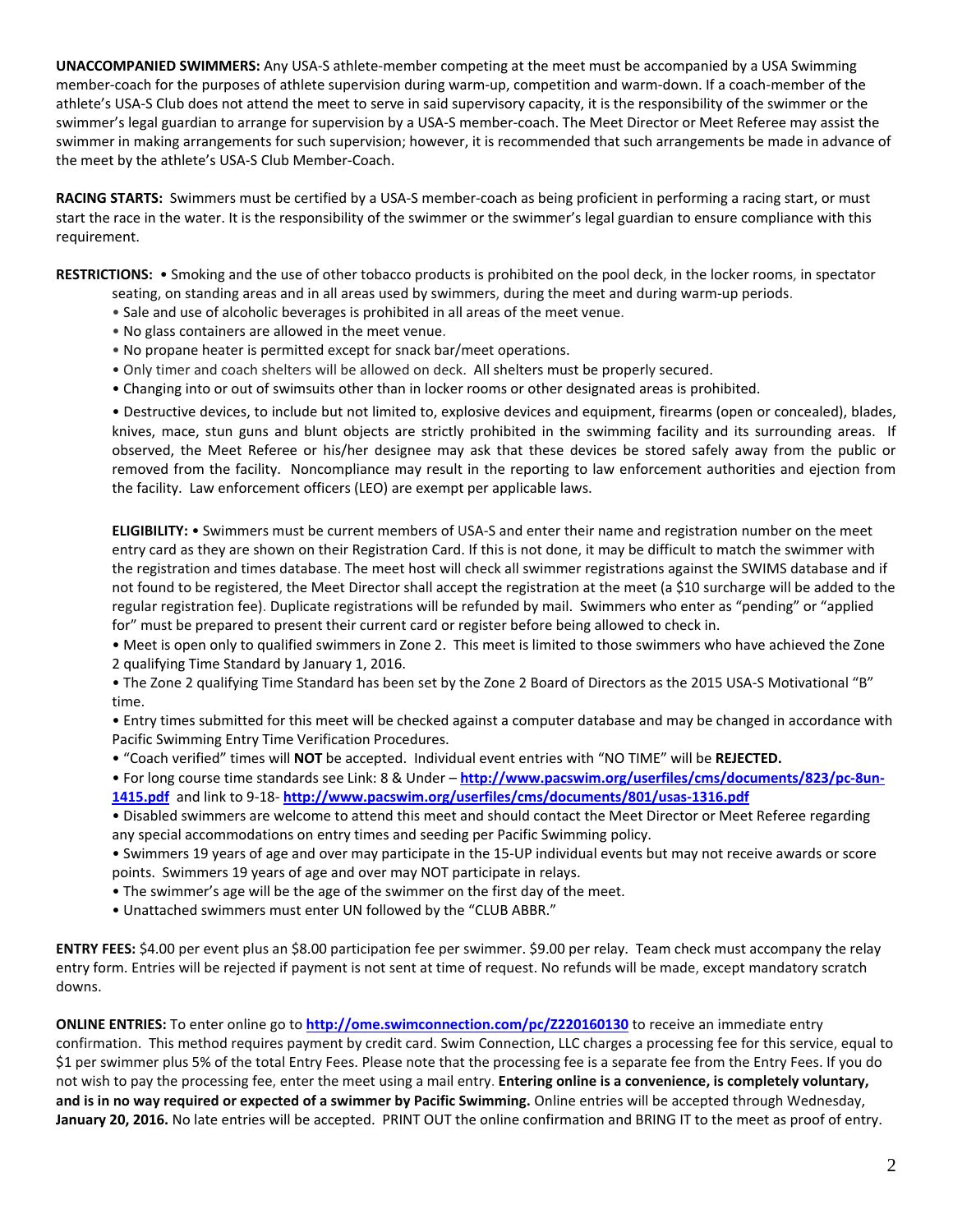**MAILED OR HAND DELIVERED ENTRIES**: Entries must be on a Zone 2 Championship Consolidated Entry Card. Entry Cards must be filled out completely. "NO TIME" entries will NOT be accepted. Entries must be postmarked on or before Monday, **January 18, 2016** or hand delivered no later than 7:00 p.m. Wednesday, **January 20, 2016**. No late entries will be accepted unless authorized by vote of the Zone 2 Board of Directors**.** Requests for confirmation of receipt of entries should include a self-addressed envelope.

**RELAY ENTRIES:** All relay entries shall be submitted by Zone 2 teams using the attached Consolidated Relay Entry form and be accompanied by a team check for the amount due. Make the check payable to Zone 2 – Pacific Swimming. Relay entries must be postmarked on or before Monday, **January 18, 2016**, or hand-delivered by 7:00 p.m. Wednesday, January 20, 2016.

**NOTE:** In order to verify swimmer registration, all relay swimmers who are not entered in at least one individual event in this meet must be entered on the RELAY ONLY form.

At the coaches meeting, teams will receive pre-entered cards showing all the relays they have entered with all of the eligible swimmers that can compete on each relay. Coaches must come to the computer room only if they wish to scratch one or more relays. After the scratch deadline has passed and the relays have been seeded, coaches will be notified when they can pick up their relay cards. The order of swim must be declared before each relay begins.

Along with the Relay Entry Forms, teams must submit the names of a Team Contact and one person who will work a 4- hour shift as a marshal.

## **Make checks payable to**: **Zone 2 – Pacific Swimming Mail/Hand Deliver entries to**: **Peter McNamara 3120 Gibbons Drive Alameda, CA 94501**

**CHECK-IN:** The meet will be deck seeded. Swimmers must check-in at the Clerk-of-Course. No event shall be closed more than 30 minutes before the scheduled start of the session. Close of check-in for all individual events shall be no more than 60 minutes before the estimated time of the start of the first heat of the event. Swimmers who do not check in will not be seeded and will not be allowed to compete in that event.

**SCRATCHES:** Any swimmer not reporting for or competing in an individual timed final event shall not be penalized. Swimmers who must withdraw from an event after it is seeded are requested to inform the referee immediately.

**SCORING:** The first sixteen (16) places in the individual age group events will be scored and awarded as listed below. The first sixteen places for each relay event will be scored but not awarded.

Individual events: 20-17-16-15-14-13-12-11-9-7-6-5-4-3-2-1 points. Only individual event scores are counted for high point awards. Relay events: 40-34-32-30-28-26-24-22-18-14-12-10-8-6-4-2 points. Relay and individual scores are used for team scoring.

**AWARDS:** The first 16 places will be awarded for 8&UN, 9-10, 11-12, 13-14, 15-16, 17-18 age groups. There will be individual high point awards for the top boy and girl in 8&UN, 9-10, 11-12, 13-14, 15-16, 17-18 age groups. All "B" swimmers achieving a "PC-A" time will be awarded a standard "A" medal, regardless of place achieved in the event. No relay awards. No awards for swimmers 19 and older. NOTE: Individual awards must be picked up at the meet. They will not be mailed out or distributed after the meet.

**TEAM AWARDS**: Teams will be equally divided into two groups based on the number of swimmers entered in the meet. Group I will consist of the teams with the larger number of entries. If there are an odd number of teams, the odd team will be placed in Group I. The top three teams in Group I and Group II will receive trophies.

**ADMISSION:** Free. A two-day program will be available for sale at a reasonable price.

**HOSPITALITY:** Hospitality will be available for coaches and officials. Hospitality will be available for timers during their shifts only.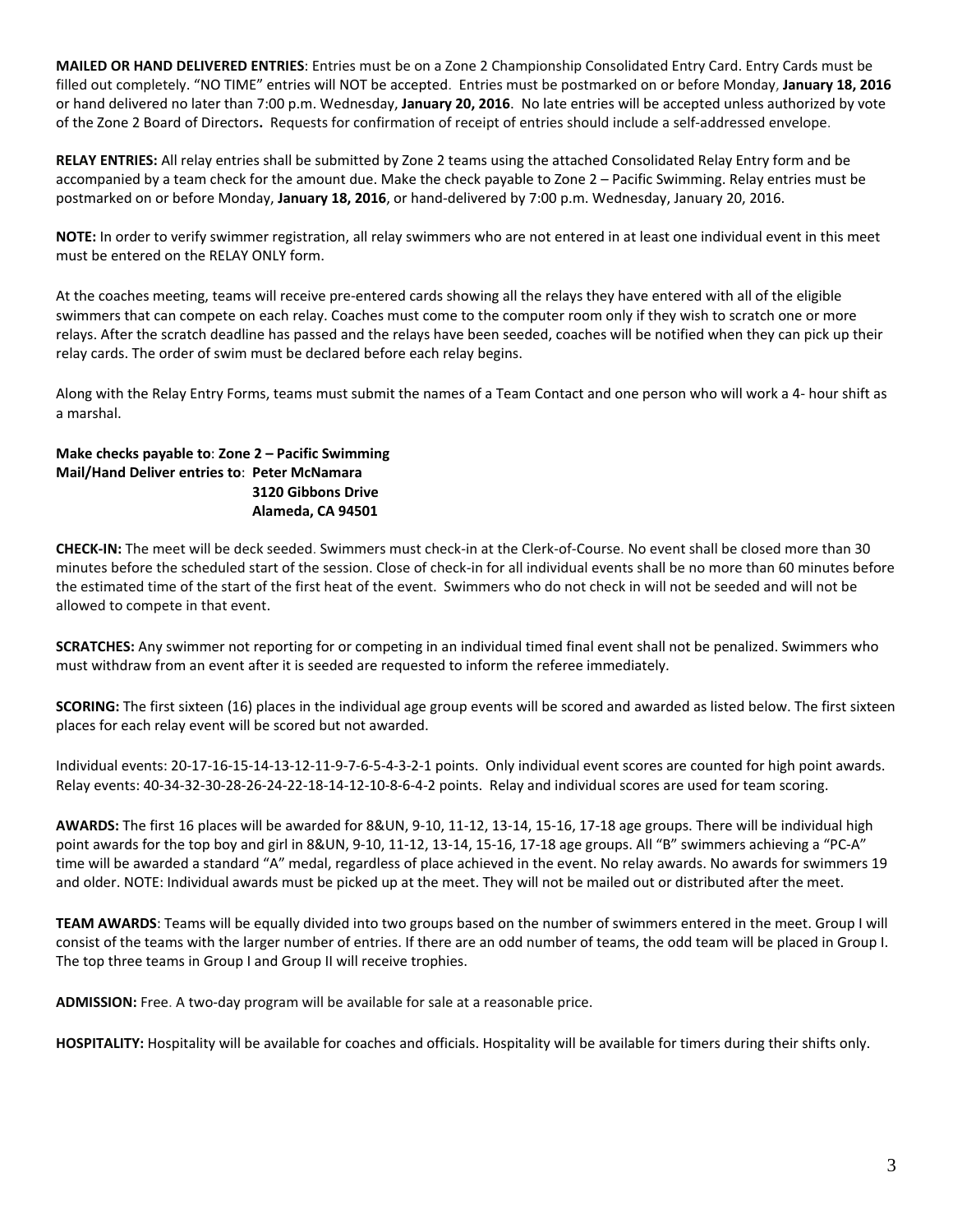**MINIMUM OFFICIALS:** One-half hour before the scheduled start of each session, the Meet Referee shall conduct an inventory of officials, and shall compare the number of entries against the number of officials present representing each team. Those teams who have not provided sufficient officials will be fined \$100 per missing official. Each team shall, by the start of the meet, provide to the Meet Director or designee a list of officials who have agreed to represent that team during the meet in accordance with the following table:

| Club swimmers entered in session | Trained and carded officials requested |
|----------------------------------|----------------------------------------|
| $1 - 10$                         |                                        |
| $11 - 25$                        |                                        |
| 26-50                            |                                        |
| $51 - 75$                        |                                        |
| 76-100                           |                                        |
| Every 20 swimmers over 100       |                                        |

#### **EVENT SUMMARY – Saturday, January 30, 2016**

| 8 & UN       | $9 - 10$     | $11 - 12$    | 13-14         | $15 - 18$                                                                            |
|--------------|--------------|--------------|---------------|--------------------------------------------------------------------------------------|
| <b>50 FR</b> | 100 FR       | 100 FR       | <b>200 FR</b> | 100 FR                                                                               |
| <b>25 BR</b> | 50 BR        | 100 BR       | 100 BR        | 100 BR                                                                               |
| 100 IM       | 100 IM       | 200 IM       | 200 IM        | 200 IM                                                                               |
| <b>25 FR</b> | <b>50 FR</b> | <b>50 FR</b> | <b>50 FR</b>  | 50 FR                                                                                |
|              |              |              |               | 100 Medley Relay 200 Medley Relay 200 Medley Relay 200 Medley Relay 200 Medley Relay |

#### **Event Summary Sunday, January 31, 2016**

| <b>8 &amp; UN</b>                                                          | $9-10$        | $11 - 12$     | $13 - 14$     | $15 - 18$     |
|----------------------------------------------------------------------------|---------------|---------------|---------------|---------------|
| <b>25 BK</b>                                                               | 50 BK         | 100 BK        | <b>100 BK</b> | <b>100 BK</b> |
| <b>25 FL</b>                                                               | <b>50 FL</b>  | 100 FL        | <b>100 FL</b> | <b>100 FL</b> |
| <b>100 FR</b>                                                              | <b>200 FR</b> | <b>200 FR</b> | <b>100 FR</b> | <b>200 FR</b> |
| 100 Free Relay 200 Free Relay 200 Free Relay 200 Free Relay 200 Free Relay |               |               |               |               |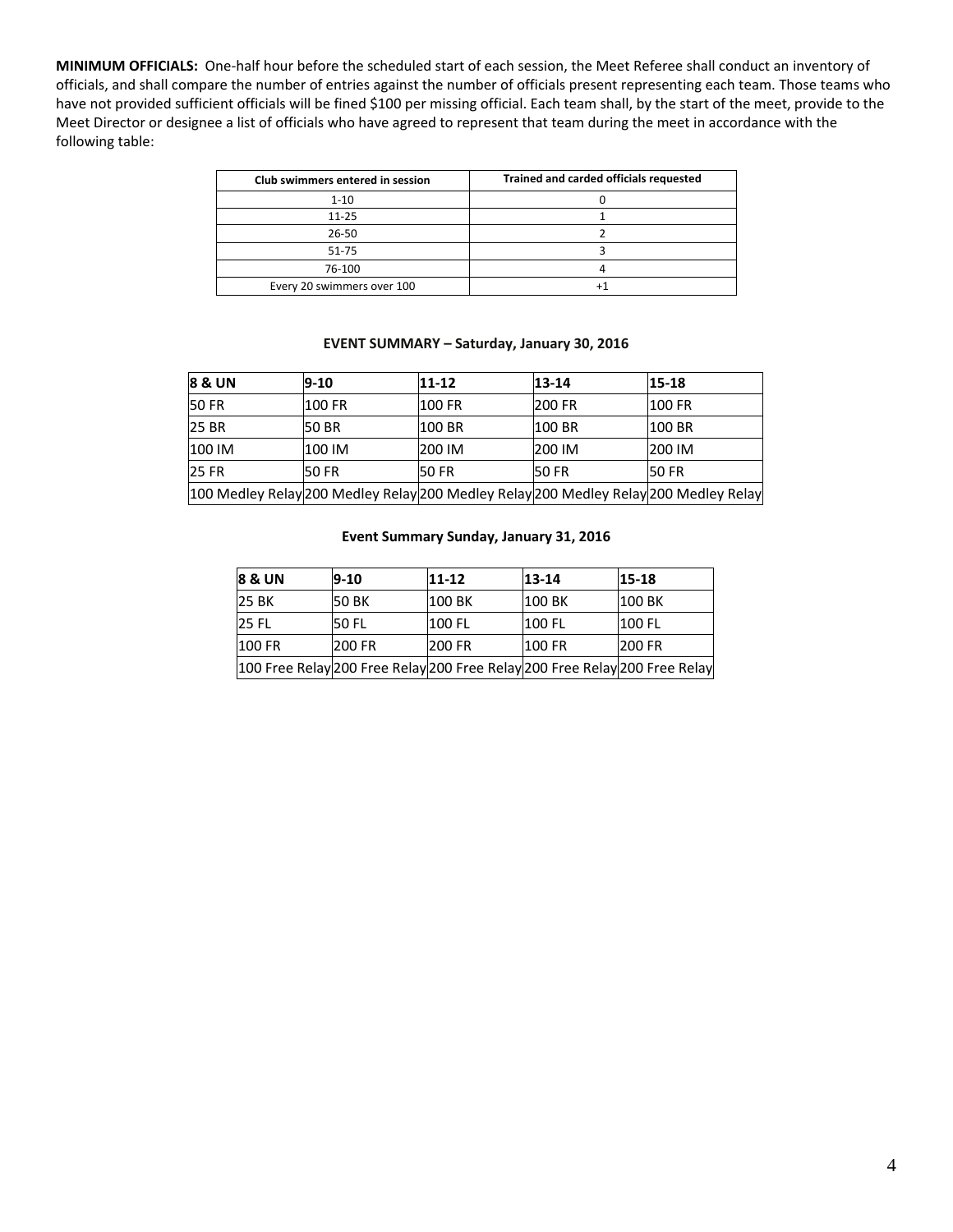## **EVENTS**

| Event#                  | Zone 2 Short Course Championship | Event#                 |                                            |                           |                         |
|-------------------------|----------------------------------|------------------------|--------------------------------------------|---------------------------|-------------------------|
| <b>GIRLS</b>            | Qualifying<br><b>Time</b>        | <b>Age Group</b>       | Saturday, January 30, 2016<br><b>Event</b> | Qualifying<br><b>Time</b> | <b>BOYS</b>             |
| 1                       | 1:09.39<br>1:09.99               | $17 - 18$<br>$15 - 16$ | 100 Freestyle                              | 1:02.09<br>1:03.29        | $\overline{2}$          |
| 3                       | 2:33.89                          | $13 - 14$              | 200 Freestyle                              | 2:24.49                   | 4                       |
| $\overline{5}$          | 1:13.59                          | $11 - 12$              | 100 Freestyle                              | 1:12.19                   | $\overline{\mathbf{6}}$ |
| $\overline{\mathbf{7}}$ | 1:30.69                          | $9 - 10$               | 100 Freestyle                              | 1:28.49                   | $\overline{\mathbf{8}}$ |
| $\overline{9}$          | 53.29                            | 8-UN                   | 50 Freestyle                               | 53.29                     | 10                      |
| 11                      | 1:25.89                          | $17 - 18$              | 100 Breaststroke                           | 1:17.39                   | 12                      |
|                         | 1:28.29                          | $15 - 16$              |                                            | 1:19.19                   |                         |
| 13                      | 1:29.39                          | $13 - 14$              | 100 Breaststroke                           | 1:22.59                   | 14                      |
| 15                      | 1:35.79                          | $11 - 12$              | 100 Breaststroke                           | 1:33.59                   | 16                      |
| 17                      | 53.59                            | $9 - 10$               | 50 Breaststroke                            | 53.19                     | 18                      |
| 19                      | 31.49                            | 8-UN                   | 25 Breaststroke                            | 31.49                     | 20                      |
| 21                      | 2:47.29                          | $17 - 18$              | 200 I.M.                                   | 2:30.59                   | 22                      |
|                         | 2:48.89                          | $15 - 16$              |                                            | 2:34.29                   |                         |
| 23                      | 2:53.19                          | $13 - 14$              | 200 I.M.                                   | 2:41.89                   | 24                      |
| 25                      | 3:02.49                          | $11 - 12$              | 200 I.M.                                   | 3:00.99                   | 26                      |
| 27                      | 1:43.39                          | $9 - 10$               | 100 I.M.                                   | 1:40.39                   | 28                      |
| 29                      | 2:12.29                          | 8-UN                   | 100 I.M.                                   | 2:12.29                   | 30                      |
|                         | 31:99                            | $17 - 18$              |                                            | 28.29                     | 32                      |
| 31                      | 32.29                            | $15 - 16$              | 50 Freestyle                               | 28.99                     |                         |
| 33                      | 32.89                            | $13 - 14$              | 50 Freestyle                               | 30.39                     | 34                      |
| 35                      | 34.09                            | $11 - 12$              | 50 Freestyle                               | 33.09                     | 36                      |
| 37                      | 39.49                            | $9 - 10$               | 50 Freestyle                               | 38.49                     | 38                      |
| 39                      | 23.49                            | 8-UN                   | 25 Freestyle                               | 23.49                     | 40                      |
| 41                      |                                  | $15 - 18$              | 200 Medley Relay                           |                           | 42                      |
| 43                      |                                  | $13 - 14$              | 200 Medley Relay                           |                           | 44                      |
| 45                      |                                  | $11 - 12$              | 200 Medley Relay                           |                           | 46                      |
| 47                      |                                  | $9 - 10$               | 200 Medley Relay                           |                           | 48                      |
| 49                      |                                  | 8-UN                   | 100 Medley Relay                           |                           | 50                      |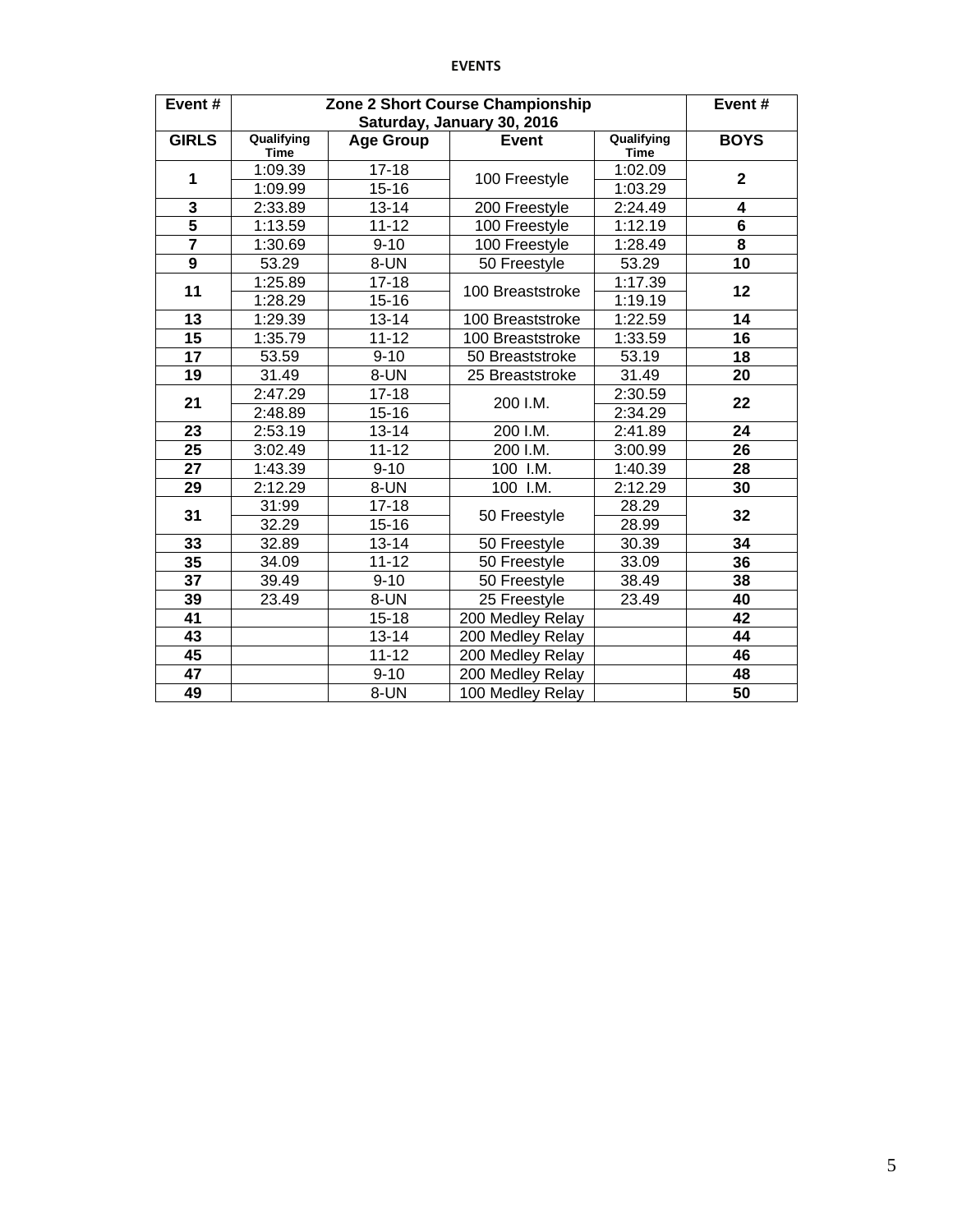| Event#          |                           |                        | Zone 2 Short Course Championship<br>Sunday, January 31, 2016 |                           | Event#      |
|-----------------|---------------------------|------------------------|--------------------------------------------------------------|---------------------------|-------------|
| <b>GIRLS</b>    | Qualifying<br><b>Time</b> | <b>Age Group</b>       | <b>Event</b>                                                 | Qualifying<br><b>Time</b> | <b>BOYS</b> |
| 51              | 1:15.29<br>1:16.29        | $17 - 18$<br>$15 - 16$ | 100 Backstroke                                               | 1:07.69<br>1:09.69        | 52          |
| 53              | 1:18.29                   | $13 - 14$              | 100 Backstroke                                               | 1:13.59                   | 54          |
| $\overline{55}$ | 1:26.29                   | $11 - 12$              | 100 Backstroke                                               | 1:24.09                   | 56          |
| 57              | 48.59                     | $9 - 10$               | 50 Backstroke                                                | 48.59                     | 58          |
| 59              | 28.49                     | 8-UN                   | 25 Backstroke                                                | 28.49                     | 60          |
| 61              | 1:14.99                   | $17 - 18$              | 100 Butterfly                                                | 1:07.29                   | 62          |
|                 | 1:16.19                   | $15 - 16$              |                                                              | 1:08.79                   |             |
| 63              | 1:17.69                   | $13 - 14$              | 100 Butterfly                                                | 1:12.19                   | 64          |
| 65              | 1:26.29                   | $11 - 12$              | 100 Butterfly                                                | 1:24.49                   | 66          |
| 67              | 47.99                     | $9 - 10$               | 50 Butterfly                                                 | 46.69                     | 68          |
| 69              | 27.39                     | 8-UN                   | 25 Butterfly                                                 | 27.39                     | 70          |
| 71              | 2:29.19                   | $17 - 18$              | 200 Freestyle                                                | 2:15.99                   | 72          |
|                 | 2:30.79                   | $15 - 16$              |                                                              | 2:18.29                   |             |
| 73              | 1:11.39                   | $13 - 14$              | 100 Freestyle                                                | 1:06.29                   | 74          |
| 75              | 2:41.19                   | $11 - 12$              | 200 Freestyle                                                | 2:37.19                   | 76          |
| 77              | 3:20.19                   | $9 - 10$               | 200 Freestyle                                                | 3:09.09                   | 78          |
| 79              | 2:00.99                   | 8-UN                   | 100 Freestyle                                                | 2:00.99                   | 80          |
| 81              |                           | $15 - 18$              | 200 Free Relay                                               |                           | 82          |
| 83              |                           | $13 - 14$              | 200 Free Relay                                               |                           | 84          |
| 85              |                           | $11 - 12$              | 200 Free Relay                                               |                           | 86          |
| 87              |                           | $9 - 10$               | 200 Free Relay                                               |                           | 88          |
| 89              |                           | 8-UN                   | 100 Free Relay                                               |                           | 90          |

Zone 2 Championship Minimum Time Standard = 2015 USA-S Motivational B time

15-18 individual events will be swum together but scored separately as 15-16 and 17-18.

Relay swimmers must be entered in their correct relay age group (8UN, 9-10, 11-12, 13-14, 15-16, 17-18)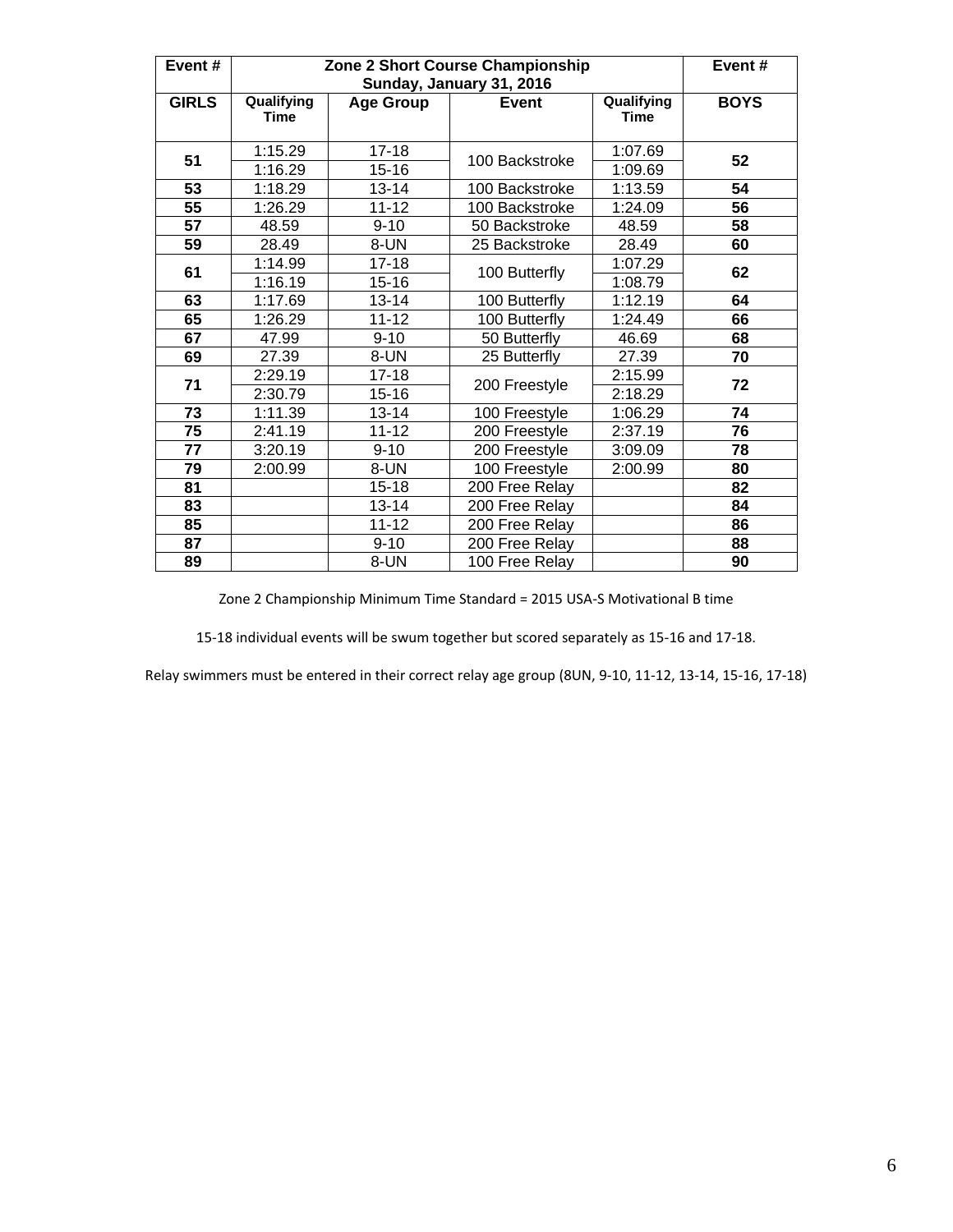### PACIFIC SWIMMING ZONE 2 CHAMPIONSHIP MEET January 30-31, 2016 **TEAM CONTACT INFORMATION AND RELAY SUMMARY SHEET**

| PRIMARY ZONE 2 CHAMPIONSHIPS TEAM ASSIGNMENT: __________________________________ |  |
|----------------------------------------------------------------------------------|--|
|                                                                                  |  |
|                                                                                  |  |

# **Consolidated RELAY ENTRY FEE**

**Total Relay Entries\_\_\_\_\_\_\_\_\_\_\_ X \$9.00 = Total Amount Due** 

\$

|                  | RELAY ONLY SWIMMERS must be ATTACHED to your team and entered in the table below |    |            |        |                   |
|------------------|----------------------------------------------------------------------------------|----|------------|--------|-------------------|
| <b>LAST NAME</b> | FIRST NAME                                                                       | MI | <b>DOB</b> | Gender | PC Registration # |
|                  |                                                                                  |    |            |        |                   |
|                  |                                                                                  |    |            |        |                   |
|                  |                                                                                  |    |            |        |                   |
|                  |                                                                                  |    |            |        |                   |
|                  |                                                                                  |    |            |        |                   |
|                  |                                                                                  |    |            |        |                   |
|                  |                                                                                  |    |            |        |                   |
|                  |                                                                                  |    |            |        |                   |
|                  |                                                                                  |    |            |        |                   |
|                  |                                                                                  |    |            |        |                   |
|                  |                                                                                  |    |            |        |                   |
|                  |                                                                                  |    |            |        |                   |
|                  |                                                                                  |    |            |        |                   |
|                  |                                                                                  |    |            |        |                   |
|                  |                                                                                  |    |            |        |                   |
|                  |                                                                                  |    |            |        |                   |
|                  |                                                                                  |    |            |        |                   |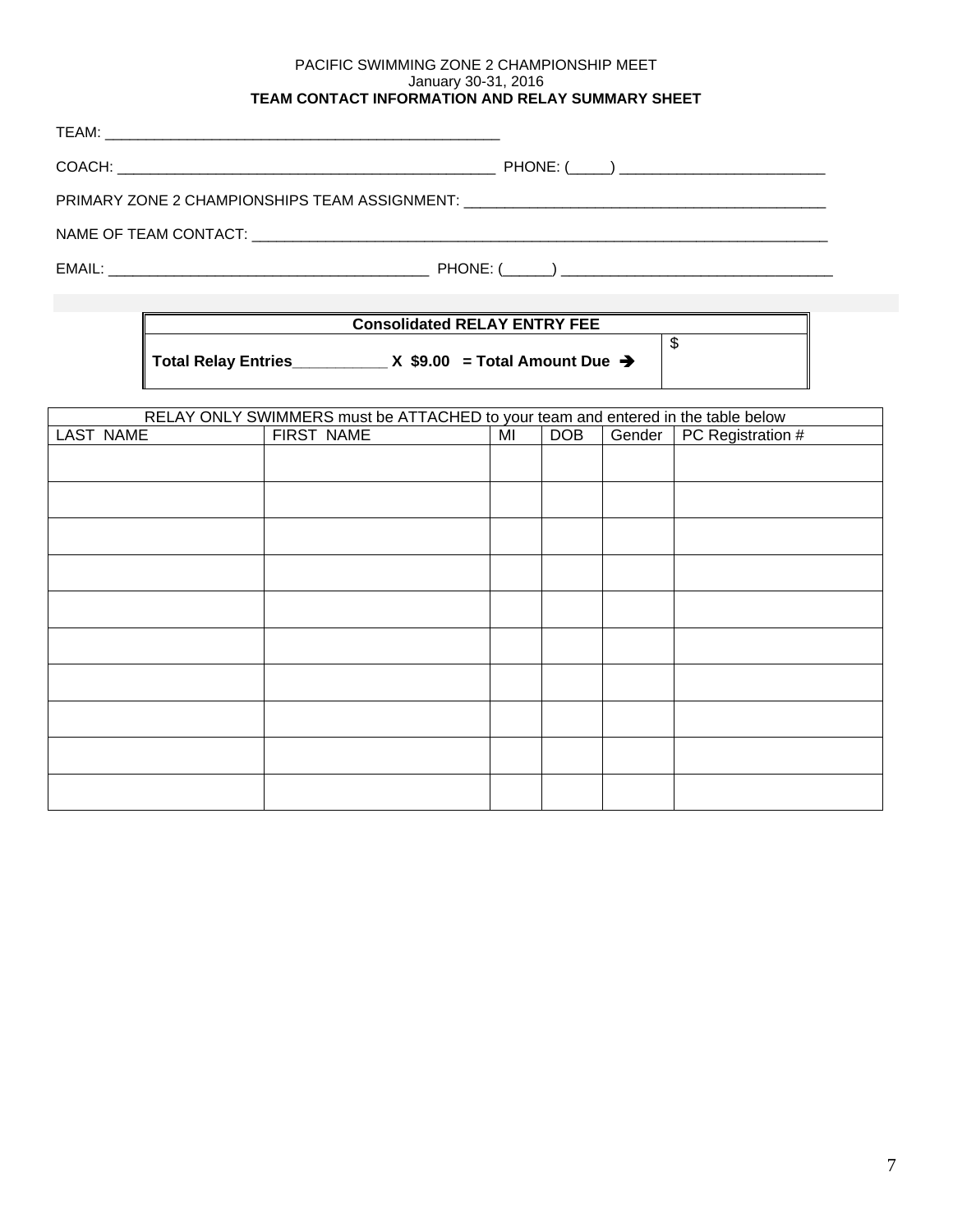|           |              | Zone 2 Championship - 2016 RELAY ENTRY SUMMARY. Enter time of each relay team, use additional page if more than six teams each event                          |   |                         |                         |                |                                        |                         |
|-----------|--------------|---------------------------------------------------------------------------------------------------------------------------------------------------------------|---|-------------------------|-------------------------|----------------|----------------------------------------|-------------------------|
| Event No. | Gender /Age  | Coaches please note $\rightarrow$ All relay only swimmers must be entered on the RELAY ONLY entry sheet so their registration can be checked.<br><b>Event</b> | A | $\overline{\mathbf{B}}$ | $\overline{\mathsf{c}}$ | $\overline{D}$ | F                                      | <b>Total No. Relays</b> |
| 41        | 15-18 Girls  | 200 Medley Relay                                                                                                                                              |   |                         |                         |                |                                        |                         |
| 42        | 15-18 Boys   | 200 Medley Relay                                                                                                                                              |   |                         |                         |                |                                        |                         |
| 43        | 13-14 Girls  | 200 Medley Relay                                                                                                                                              |   |                         |                         |                |                                        |                         |
| 44        | 13-14 Boys   | 200 Medley Relay                                                                                                                                              |   |                         |                         |                |                                        |                         |
| 45        | 11-12 Girls  | 200 Medley Relay                                                                                                                                              |   |                         |                         |                |                                        |                         |
| 46        | 11-12 Boys   | 200 Medley Relay                                                                                                                                              |   |                         |                         |                |                                        |                         |
| 47        | $9-10$ Girls | 200 Medley Relay                                                                                                                                              |   |                         |                         |                |                                        |                         |
| 48        | 9-10 Boys    | 200 Medley Relay                                                                                                                                              |   |                         |                         |                |                                        |                         |
| 49        | 8-UN Girls   | 100 Medley Relay                                                                                                                                              |   |                         |                         |                |                                        |                         |
| 50        | 8-UN Boys    | 100 Medley Relay                                                                                                                                              |   |                         |                         |                |                                        |                         |
| 81        | 15-18 Girls  | 200 Free Relay                                                                                                                                                |   |                         |                         |                |                                        |                         |
| 82        | 15-18 Boys   | 200 Free Relay                                                                                                                                                |   |                         |                         |                |                                        |                         |
| 83        | 13-14 Girls  | 200 Free Relay                                                                                                                                                |   |                         |                         |                |                                        |                         |
| 84        | 13-14 Boys   | 200 Free Relay                                                                                                                                                |   |                         |                         |                |                                        |                         |
| 85        | 11-12 Girls  | 200 Free Relay                                                                                                                                                |   |                         |                         |                |                                        |                         |
| 86        | 11-12 Boys   | 200 Free Relay                                                                                                                                                |   |                         |                         |                |                                        |                         |
| $87\,$    | $9-10$ Girls | 200 Free Relay                                                                                                                                                |   |                         |                         |                |                                        |                         |
| $88\,$    | 9-10 Boys    | 200 Free Relay                                                                                                                                                |   |                         |                         |                |                                        |                         |
| 89        | 8-UN Girls   | 100 Free Relay                                                                                                                                                |   |                         |                         |                |                                        |                         |
| $90\,$    | 8-UN Boys    | 100 Free Relay                                                                                                                                                |   |                         |                         |                |                                        |                         |
|           |              |                                                                                                                                                               |   |                         |                         |                | TOTAL TEAM RELAY ENTRIES $\rightarrow$ |                         |